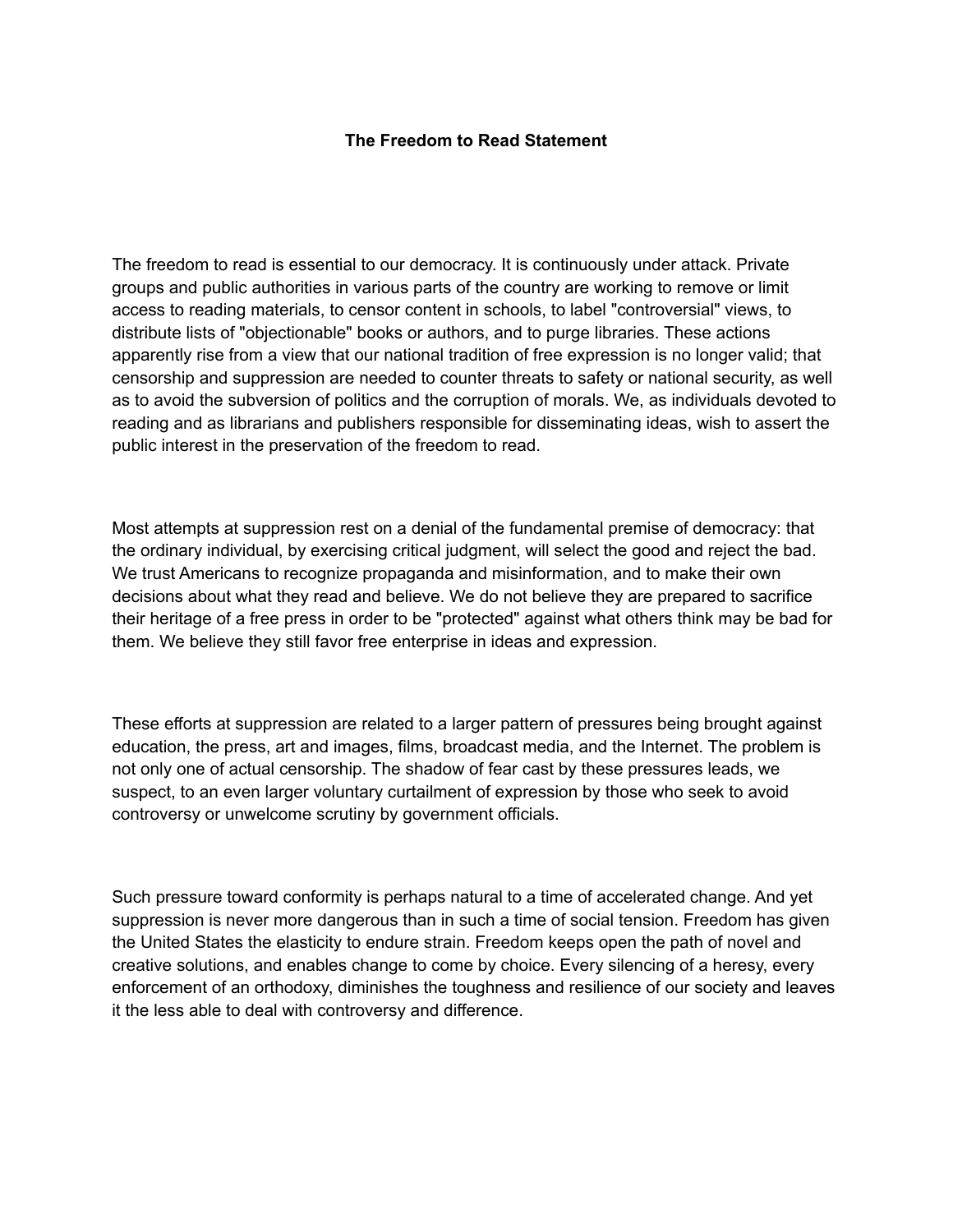Now as always in our history, reading is among our greatest freedoms. The freedom to read and write is almost the only means for making generally available ideas or manners of expression that can initially command only a small audience. The written word is the natural medium for the new idea and the untried voice from which come the original contributions to social growth. It is essential to the extended discussion that serious thought requires, and to the accumulation of knowledge and ideas into organized collections.

We believe that free communication is essential to the preservation of a free society and a creative culture. We believe that these pressures toward conformity present the danger of limiting the range and variety of inquiry and expression on which our democracy and our culture depend. We believe that every American community must jealously guard the freedom to publish and to circulate, in order to preserve its own freedom to read. We believe that publishers and librarians have a profound responsibility to give validity to that freedom to read by making it possible for the readers to choose freely from a variety of offerings.

The freedom to read is guaranteed by the Constitution. Those with faith in free people will stand firm on these constitutional guarantees of essential rights and will exercise the responsibilities that accompany these rights.

We therefore affirm these propositions:

It is in the public interest for publishers and librarians to make available the widest diversity of views and expressions, including those that are unorthodox, unpopular, or considered dangerous by the majority.

Creative thought is by definition new, and what is new is different. The bearer of every new thought is a rebel until that idea is refined and tested. Totalitarian systems attempt to maintain themselves in power by the ruthless suppression of any concept that challenges the established orthodoxy. The power of a democratic system to adapt to change is vastly strengthened by the freedom of its citizens to choose widely from among conflicting opinions offered freely to them. To stifle every nonconformist idea at birth would mark the end of the democratic process. Furthermore, only through the constant activity of weighing and selecting can the democratic mind attain the strength demanded by times like these. We need to know not only what we believe but why we believe it.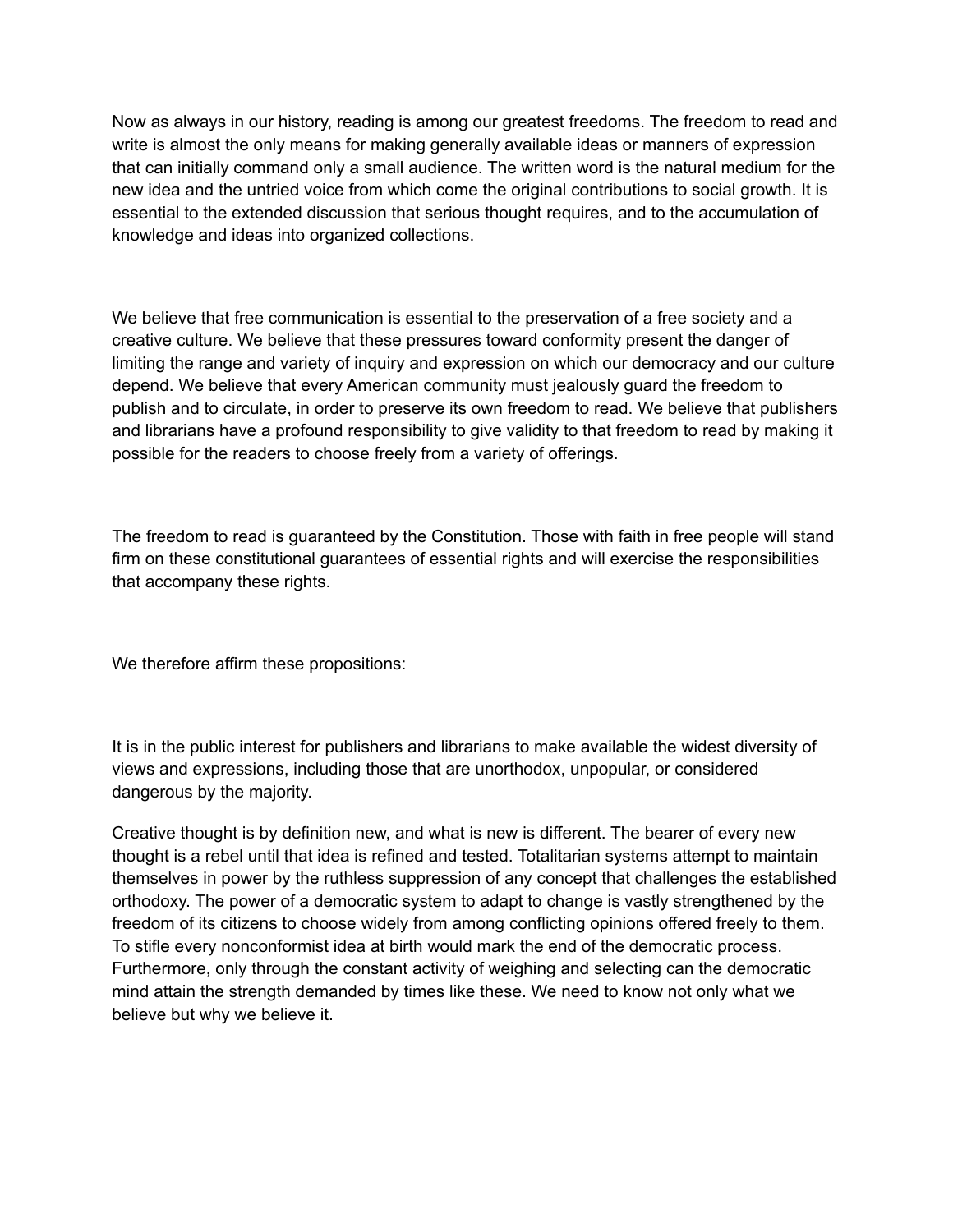Publishers, librarians, and booksellers do not need to endorse every idea or presentation they make available. It would conflict with the public interest for them to establish their own political, moral, or aesthetic views as a standard for determining what should be published or circulated.

Publishers and librarians serve the educational process by helping to make available knowledge and ideas required for the growth of the mind and the increase of learning. They do not foster education by imposing as mentors the patterns of their own thought. The people should have the freedom to read and consider a broader range of ideas than those that may be held by any single librarian or publisher or government or church. It is wrong that what one can read should be confined to what another thinks proper.

It is contrary to the public interest for publishers or librarians to bar access to writings on the basis of the personal history or political affiliations of the author.

No art or literature can flourish if it is to be measured by the political views or private lives of its creators. No society of free people can flourish that draws up lists of writers to whom it will not listen, whatever they may have to say.

There is no place in our society for efforts to coerce the taste of others, to confine adults to the reading matter deemed suitable for adolescents, or to inhibit the efforts of writers to achieve artistic expression.

To some, much of modern expression is shocking. But is not much of life itself shocking? We cut off literature at the source if we prevent writers from dealing with the stuff of life. Parents and teachers have a responsibility to prepare the young to meet the diversity of experiences in life to which they will be exposed, as they have a responsibility to help them learn to think critically for themselves. These are affirmative responsibilities, not to be discharged simply by preventing them from reading works for which they are not yet prepared. In these matters values differ, and values cannot be legislated; nor can machinery be devised that will suit the demands of one group without limiting the freedom of others.

It is not in the public interest to force a reader to accept the prejudgment of a label characterizing any expression or its author as subversive or dangerous.

The ideal of labeling presupposes the existence of individuals or groups with wisdom to determine by authority what is good or bad for others. It presupposes that individuals must be directed in making up their minds about the ideas they examine. But Americans do not need others to do their thinking for them.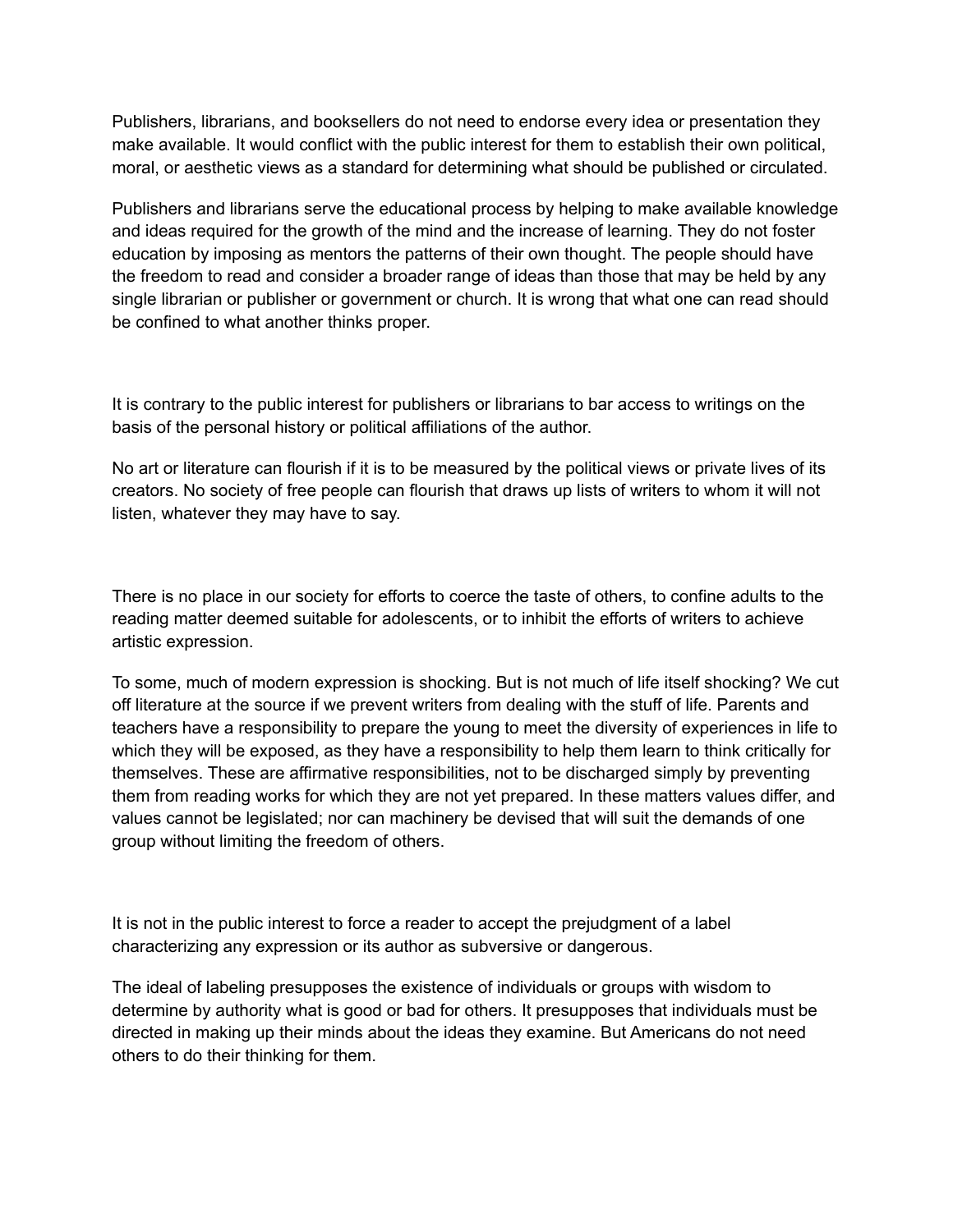It is the responsibility of publishers and librarians, as guardians of the people's freedom to read, to contest encroachments upon that freedom by individuals or groups seeking to impose their own standards or tastes upon the community at large; and by the government whenever it seeks to reduce or deny public access to public information.

It is inevitable in the give and take of the democratic process that the political, the moral, or the aesthetic concepts of an individual or group will occasionally collide with those of another individual or group. In a free society individuals are free to determine for themselves what they wish to read, and each group is free to determine what it will recommend to its freely associated members. But no group has the right to take the law into its own hands, and to impose its own concept of politics or morality upon other members of a democratic society. Freedom is no freedom if it is accorded only to the accepted and the inoffensive. Further, democratic societies are more safe, free, and creative when the free flow of public information is not restricted by governmental prerogative or self-censorship.

It is the responsibility of publishers and librarians to give full meaning to the freedom to read by providing books that enrich the quality and diversity of thought and expression. By the exercise of this affirmative responsibility, they can demonstrate that the answer to a "bad" book is a good one, the answer to a "bad" idea is a good one.

The freedom to read is of little consequence when the reader cannot obtain matter fit for that reader's purpose. What is needed is not only the absence of restraint, but the positive provision of opportunity for the people to read the best that has been thought and said. Books are the major channel by which the intellectual inheritance is handed down, and the principal means of its testing and growth. The defense of the freedom to read requires of all publishers and librarians the utmost of their faculties, and deserves of all Americans the fullest of their support.

We state these propositions neither lightly nor as easy generalizations. We here stake out a lofty claim for the value of the written word. We do so because we believe that it is possessed of enormous variety and usefulness, worthy of cherishing and keeping free. We realize that the application of these propositions may mean the dissemination of ideas and manners of expression that are repugnant to many persons. We do not state these propositions in the comfortable belief that what people read is unimportant. We believe rather that what people read is deeply important; that ideas can be dangerous; but that the suppression of ideas is fatal to a democratic society. Freedom itself is a dangerous way of life, but it is ours.

This statement was originally issued in May of 1953 by the Westchester Conference of the American Library Association and the American Book Publishers Council, which in 1970 consolidated with the American Educational Publishers Institute to become the Association of American Publishers.